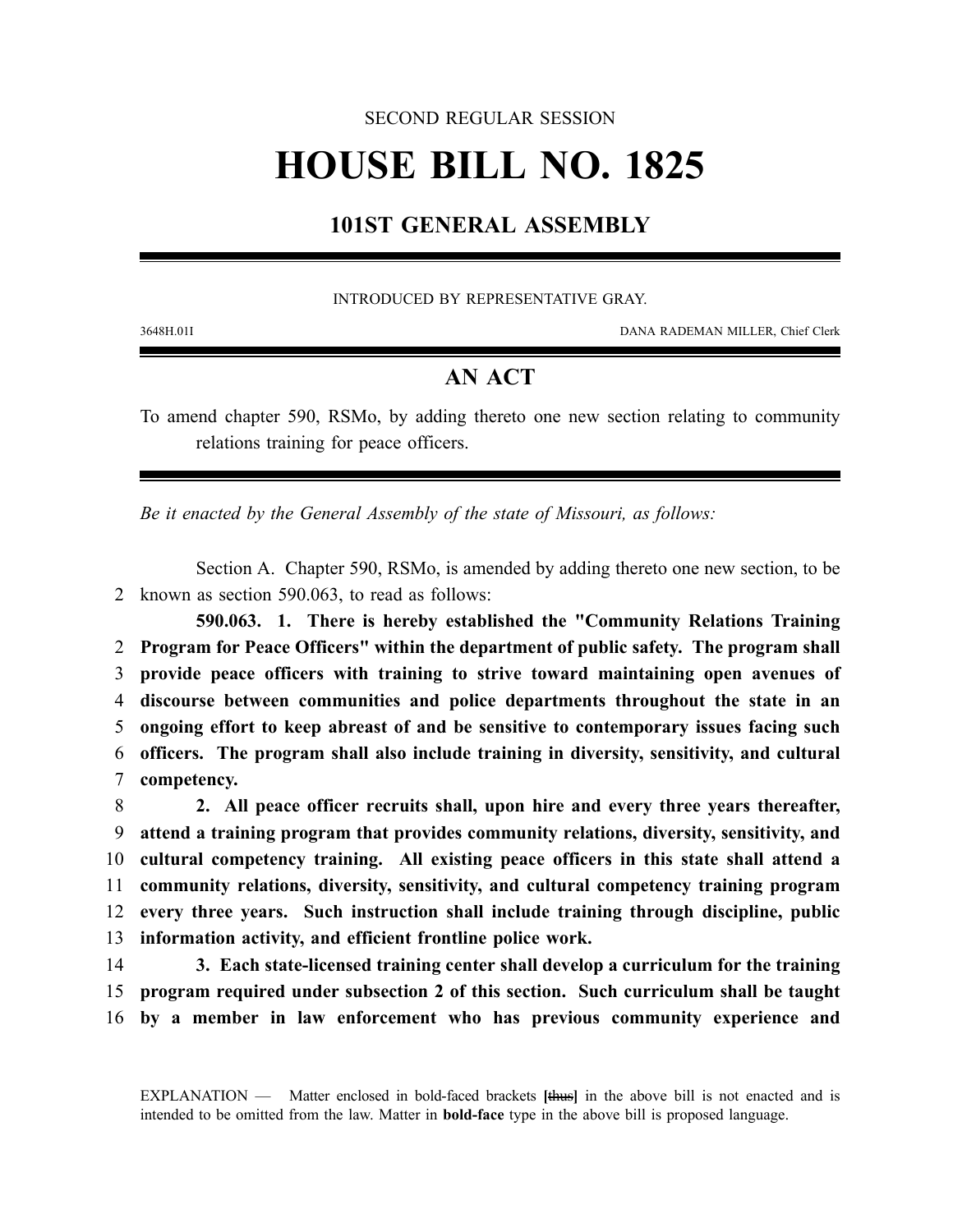HB 1825 2

 **maintains liaisons with communities throughout the state and is a member of the community relations division created under subsection 4 of this section.**

 **4. The department of public safety shall create a "Community Relations Division" consisting of at least two police chiefs, two sheriffs, and one person who shall be a chief executive officer of a certified training academy, to perform the duties required of the community relations division. In addition to maintaining contact with community-based organizations, leaders, spokespersons, and members of the public, members of the community relations division shall gather information that shall be used in the training of peace officers in community relations under subsection 3 of this section. The community relations division shall:**

 **(1) Coordinate quarterly forums with various community groups, including forums with groups of different racial and ethnic backgrounds and youth and clergy throughout the state;**

 **(2) Conduct community surveys periodically throughout cities, towns, and villages in this state to determine the satisfaction of services by law enforcement within such cities, towns, and villages;**

 **(3) Attend various meetings held by cities, towns, or villages throughout the state;**

**(4) Act as a liaison with community activists and leaders throughout the state;**

**(5) Attend lawful demonstrations; and**

 **(6) Respond to the scene of high-profile incidents, such as law enforcement-related deaths or injuries or major confrontations between police and the public.**

 **5. There is hereby created in the state treasury the "Community Relations Training Fund for Peace Officers", which shall consist of moneys appropriated to the fund by the general assembly and also any gifts, contributions, grants, bequests, or other aid received from federal, private, or other sources. The state treasurer shall be custodian of the fund. In accordance with sections 30.170 and 30.180, the state treasurer may approve disbursements. The fund shall be a dedicated fund and, upon appropriation, moneys in the fund shall be used solely for the administration of this section. Notwithstanding the provisions of section 33.080 to the contrary, any moneys remaining in the fund at the end of the biennium shall not revert to the credit of the general revenue fund. The state treasurer shall invest moneys in the fund in the same manner as other funds are invested. Any interest and moneys earned on such investments shall be credited to the fund.**

**6. Under section 23.253 of the Missouri sunset act:**